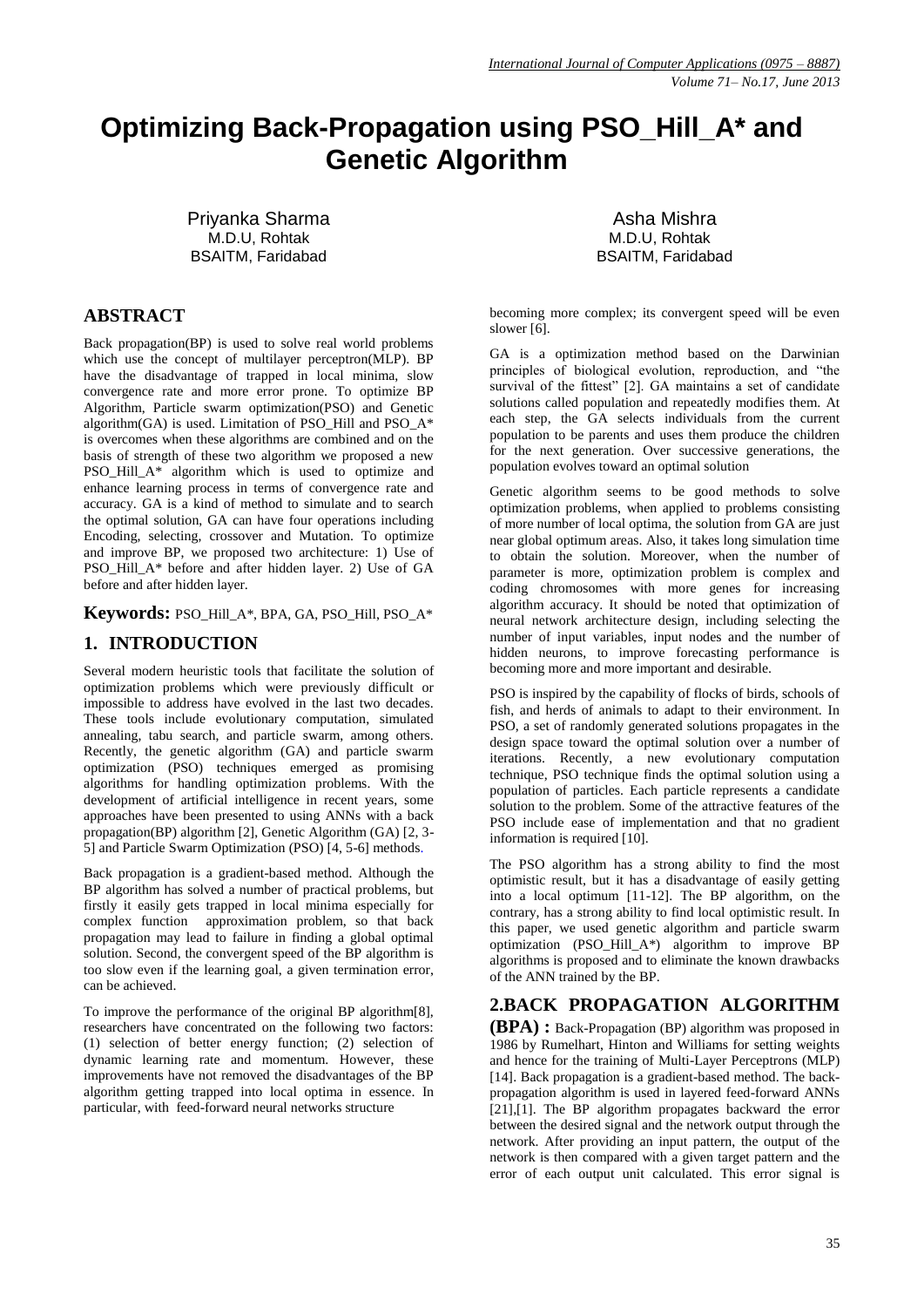propagated backward, and a closed-loop control system is thus established. The weights can be adjusted by a gradient descent-based algorithm[13]. BP algorithm has solved a number of practical problems, but it easily gets trapped in local minima especially for complex function approximation problem, so that back propagation may lead to failure in finding a global optimal solution. Second, the convergent speed of the BP algorithm is too slow even if the learning goal, a given termination error, can be achieved. The important problem to be stressed is that the convergent behavior of the BP algorithm depends very much on the choices of initial values of the network connection weights as well as the parameters in the algorithm such as the learning rate and momentum. To improve the performance of the original BP algorithm, researchers have concentrated on the following two factors:

(1) selection of better energy function;

(2) selection of dynamic learning rate and momentum.

However, these improvements have not removed the disadvantages of the BP algorithm getting

trapped into local optima in essence. In particular, with feedforward neural networks structure becoming more complex; its convergent speed will be even slower [6].

**3. GENETIC ALGORITHM (GA) :** Genetic algorithm is a search technique based on the concept of evolution[15], and in particular with the concept of the survival of the fittest[16]. The application of genetic algorithm on neural network make an hybrid neural network where the weights of the neural network are calculated using genetic algorithm approach. From all the search spaces of all the possible weights, the genetic algorithm will generate new points of the possible solution. The first step to calculate its values, is to define the solution domain with a genetic representation (problem encoding) and a fitness function to determine the better solutions. Those two component of a genetic algorithm are the only problem dependent of the genetic algorithm approach[25]. Once an initial population of elements (chromosomes or genotype[17]) have been created, the techniques used by this algorithms to converge to a solution of the problem are related to the evolutionary theory:

1. Selection: some chromosomes of the current population are selected to breed a new generation. A small number are selected randomly while the others are selected depending on how they fit better with a fitness function.

2. Genetic operations: once the first chromosomes have been defined by those that fits better the fitness function, the rest of the population is going to be created using genetic operations. The fitness of those new chromosomes will also be checked and compared with the worst chromosomes of the last generation in order to decide who will stay into the population.

(a) Mutation: modifying one or more bits (gens) of some chromosomes of the population.

(b) Crossover: crossing two or more chromosomes of the population between

them.

A pseudo-code for this algorithm is:

1. Creation of the initial population.

2. while (!solution)

(a) Evaluate the fitness of all the chromosomes of the population.

(b) The best chromosomes will be selected to reproduce, using mutation and crossover.

(c) Substitute the worst chromosomes of the previous generation by the new produced chromosomes.

This process was referred to as Simple Genetic Algorithm[18]. Finally, the fittest chromosome will be selected as a solution.

### **4. PARTICLE SWARM OPTIMIZATION**

**(PSO) :** Particle swarm optimization algorithm was introduced by Kennedy and Eberhart in 1995 [19], [20]. The algorithm consists of a swarm of particles flying through the search space. Particle Swarm Optimization (PSO) is a swarmbased intelligence algorithm [19] influenced by the social behavior of animals such as a flock of birds finding a food source or a school of fish protecting themselves from a predator. A particle in PSO is analogous to a bird or fish flying through a search (problem) space. The movement of each particle is co-coordinated by a velocity which has both magnitude and direction. Each particle position at any instance of time is influenced by its best position and the position of the best particle in a problem space. The performance of a particle is measured by a fitness value, which is problem specific. Each particle will have a fitness value, which will be evaluated by a fitness function to be optimized in each generation. Each particle knows its best position L\_best and the best position so far among the entire group of particles G\_best[21]. The L\_best of a particle is the best result (fitness value) so far reached.

The particle swarm optimization (PSO) algorithm is based on the evolutionary computation technique. PSO optimizes an objective function by conducting population-based search. The population consists of potential solutions, called particles, similar to birds in a flock. The particles are randomly initialized and then freely fly across the multi-dimensional search space. While flying, every particle updates its velocity and position based on its own best experience and that of the entire population. The updating policy will cause the particle swarm to move toward a region with a higher object value. Eventually, all the particles will gather around the point with the highest object value. PSO attempts to simulate social behavior, which differs from the natural selection schemes of genetic algorithms. PSO processes the search scheme using populations of particles, which corresponds to the use of individuals in genetic algorithms. Each particle is equivalent to a candidate solution of a problem. The particle moves according to an adjusted velocity, which is based on that particle's experience and the experience of its companions.

#### **5. RELATED WORK :**

Priyanka Sharma, Asha Mishra [1] proposed two algorithm PSO\_Hill and PSO\_A\* to optimize Back propagation algorithm (BPA) which have the problem of complexity, local minima so we are using Particle Swarm optimization (PSO) algorithms to reduce and optimize BPA. PSO\_Hill and PSO\_A\* algorithms are analyzed and evaluated on the basis of their advantages, applied to feed forward neural network(FNN) for back propagation algorithm(BPA) which is a gredient desent technique. where BPA is used for non\_linear problems. These non\_linear problems are improved by a PSO\_Hill and PSO\_A\* algorithms.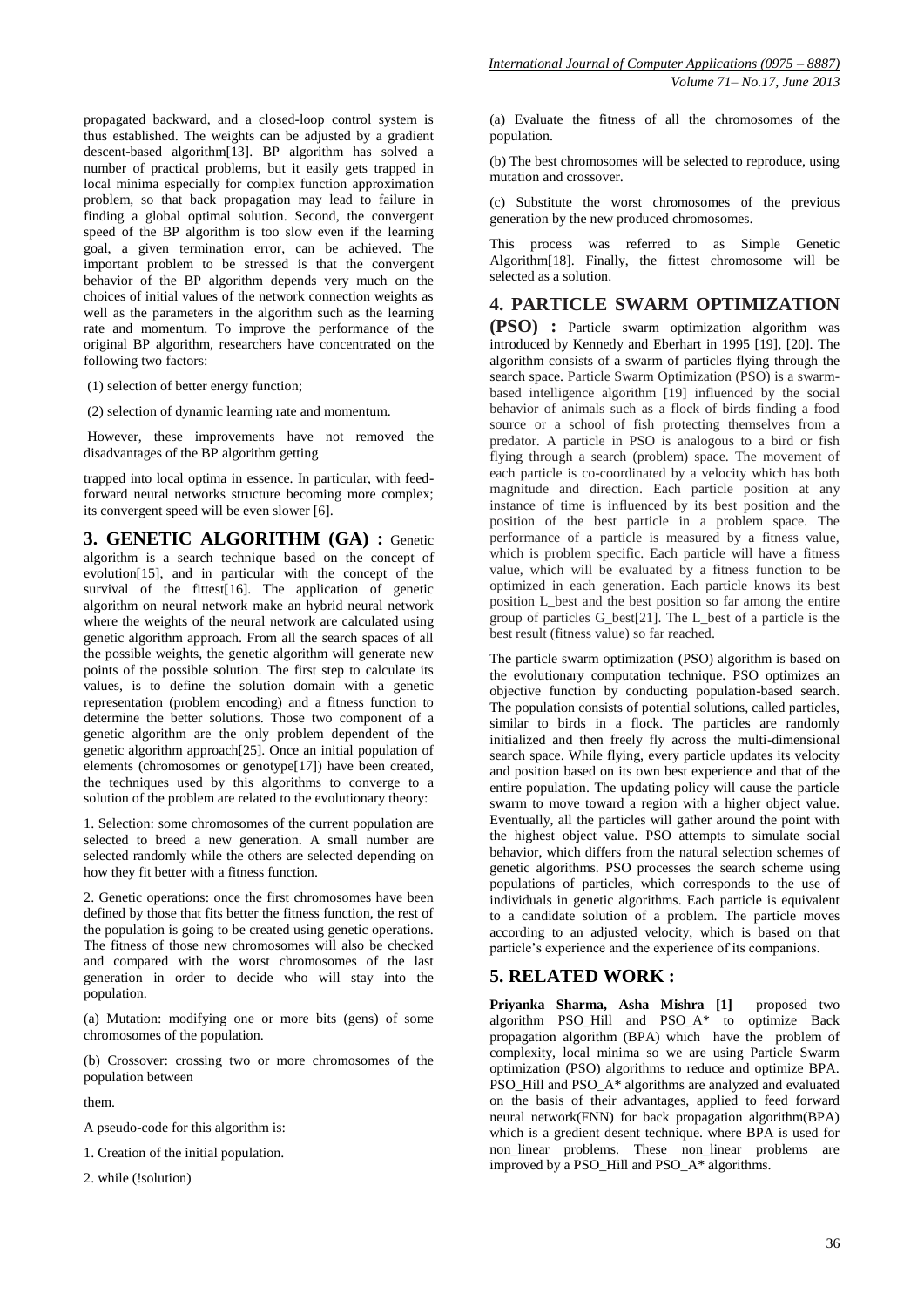**H. Shayeghi, H.A. Shayanfar, G. Azimi [8]:** As accurate Short Term Load Forecasting(STLF) is very important for improvement of the management performance of the electric industry. An issue of the optimal design of a neural network based short term load forecaster is addressed. A new hybrid evolutionary algorithm combining the Particle Swarm Optimization (PSO) algorithm and Back Propagation (BP) algorithm, referred to as HPSOBP algorithm, is proposed to evolve the optimum large neural network structure, connecting weights and bias values for one-day ahead electric load forecasting problem. The hybrid algorithm can make use of not only strong global searching ability of the PSO algorithm, but also strong local searching ability of the

BP algorithm.

**M. Conforth and Y. Meng** [22] propose a swarm intelligence based reinforcement learning (SWIRL) method to train artificial neural networks (ANN). Basically, two swarm intelligence based algorithms are combined together to train the ANN models. Ant Colony Optimization (ACO) is applied to select ANN topology, while Particle Swarm Optimization (PSO) is applied to adjust ANN connection weights. To evaluate the performance of the SWIRL model, it is applied to double pole problem and robot localization through reinforcement learning. Extensive simulation results successfully demonstrate that SWIRL offers performance that is competitive with modern neuro-evolutionary techniques, as well as its viability for real-world problems.

**Y. Karpat and Tugrul Ozel** [23] propose a concept of particle swarm optimization, which is a recently developed evolutionary algorithm, is used to optimize machining parameters in hard turning processes where multiple conflicting objectives are present .The relationships between machining parameters and the performance measures of interest are obtained by using experimental data and swarm intelligent neural network systems (SINNS). The results showed that particle swarm optimization is an effective method for solving multi-objective optimization problems, and an integrated system of neural networks and swarm intelligence can be used in solving complex machining optimization problems.

**James kennedy and Russell Eberhart** [24] propose a concept for the optimization of nonlinear functions using particle swarm methodology is introduced. The evolution of several paradigms is outlined, and an implementation of one of the paradigms is discussed. Benchmark testing of the paradigm is described, and applications, including nonlinear function optimization and neural network training, are proposed.

**Sergi Perez [25]:** Natural networks have been used during several years to solve classification problems. The performance of a neural network depends directly on the design of the hidden layers, and in the calculation of the weights that connect the different nodes. On this project, the structure of the hidden layer is not modified and calculation of the weights of the system. In order to obtain a feasible result, the weights of the neural network are calculated due a function cost. A genetic algorithm approach is presented and

compared with the gradient descent in failure rate and time to obtain a solution.

### **6. PROPOSED WORK:**

# **6.1 Proposed Variants for optimization: PSO\_Hill\_A\***

*6.1.1 PSO\_Hill\_A\*Advantage:*

- 1) Less C.P.U time.
- 2) More Stability
- 3) Fitness function
- 4) More optimized
- 5) High computational speed
- 6) Strong ability in global search
- 7) Higher Accuracy
- 8) Learning achieved from particle own experienced

9) Learning achieved from experience of cooperation between particles

### *6.1.2 PSO\_Hill variables Notations :*

- o X: Initial particle position.
- o W: Weight for each particle.
- o n: Total no. of iterations.
- $P_{\text{corr}}$  = current position of particles
- $P_{\text{-}loc}$  = local position of particle
- $P_{\text{orb}} =$  particle global position

Fitness function= optimized path  $\Sigma$  initial to intermediate point + intermediate point to final point.

*6.1.3 PSO\_Hill\_A\* Diagram:*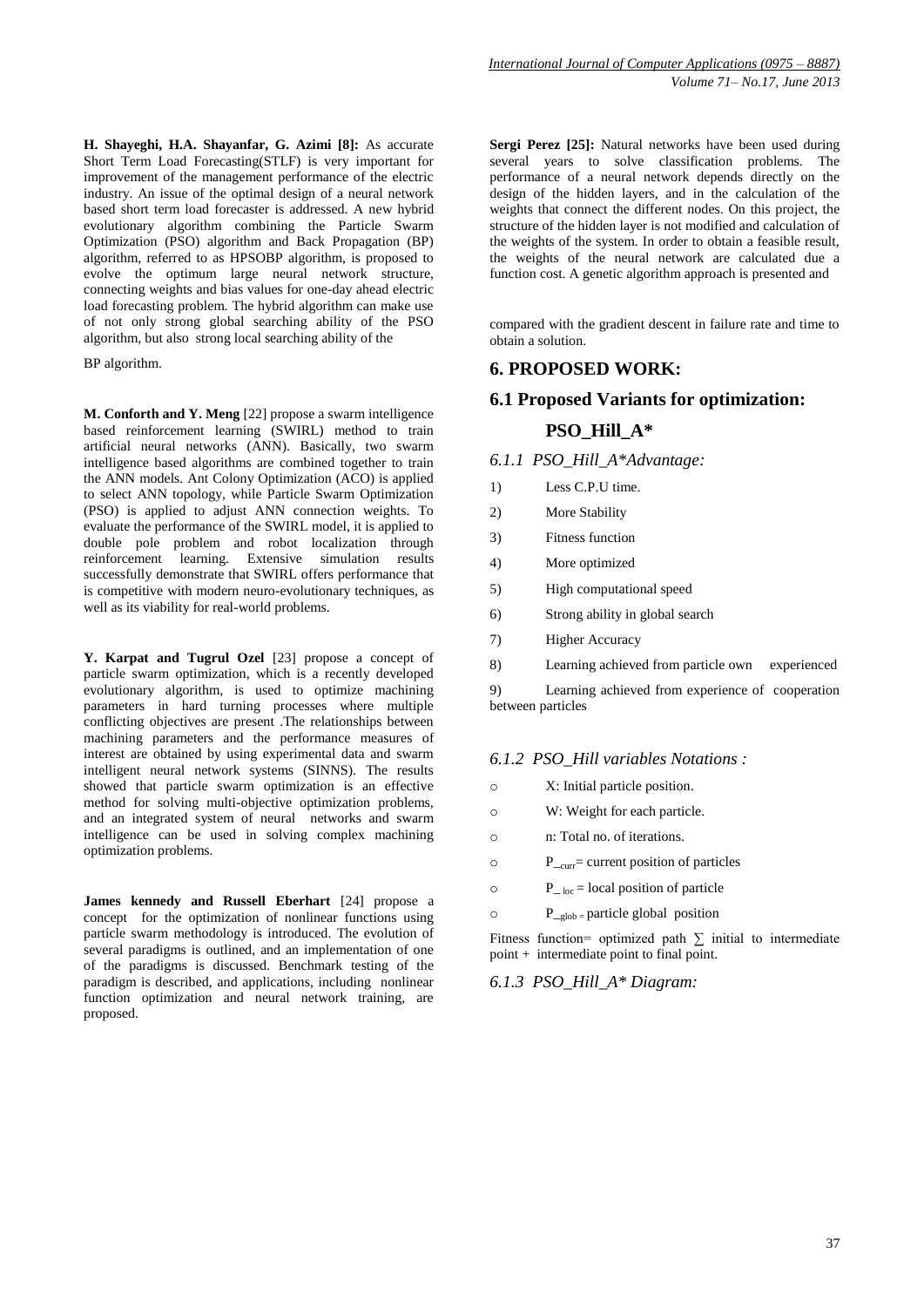

**Fig: 6.1.3 PSO\_Hill\_A\* Diagram**

### *6.1.4 PSO\_Hill\_A\* Algorithm:*

- 1. Initialize initial position of particle  $X_i$ , weight w<sub>i</sub> and velocity  $V_j$ ,  $P\_loc \rightarrow 0, p\_glob \rightarrow 0, n \rightarrow 0$
- 2.  $V_j(t+1)=V_j+X_j*W_j$
- 3. if goal  $V_j(t+1)$  = actual  $V_j(t+1)$  then terminate with success
- 4. otherwise
- 5. if ( $j < n$ )
- 6. {

7. compare p\_loc with P\_glob

8. {

9. If p\_glob position is better than p\_loc

10.Set P\_current==p\_glob

11. terminate with success

12. }

13.}

14. compute fitness function of each particle

15. if it is best solution among all the particles, terminate with success

16. otherwise return to step 2.

# **6.2 Genetic Algorithm**

o Encoding: Real to binary number value encoding

o Selecting: Roulette wheel selection of two parents for mutation

o Fitness: Evaluate the fitness of all the chromosomes of the population..

o Crossover: We are using single point crossover.

o Mutuation: Mutation prevent it to be trapped in local minima and maintain diversity in population. We are using flipping in which mutuation chromosome is randomly generated.

### *6.2.1 Diagram of Genetic Algorithm:*



### **Fig: 6.2.1 Diagram of genetic algorithm**

# **6.3 Optimizing methods of back propagation algorithm**

*6.3.1 Improving and optimizing BPA by using PSO\_Hill\_A\* .*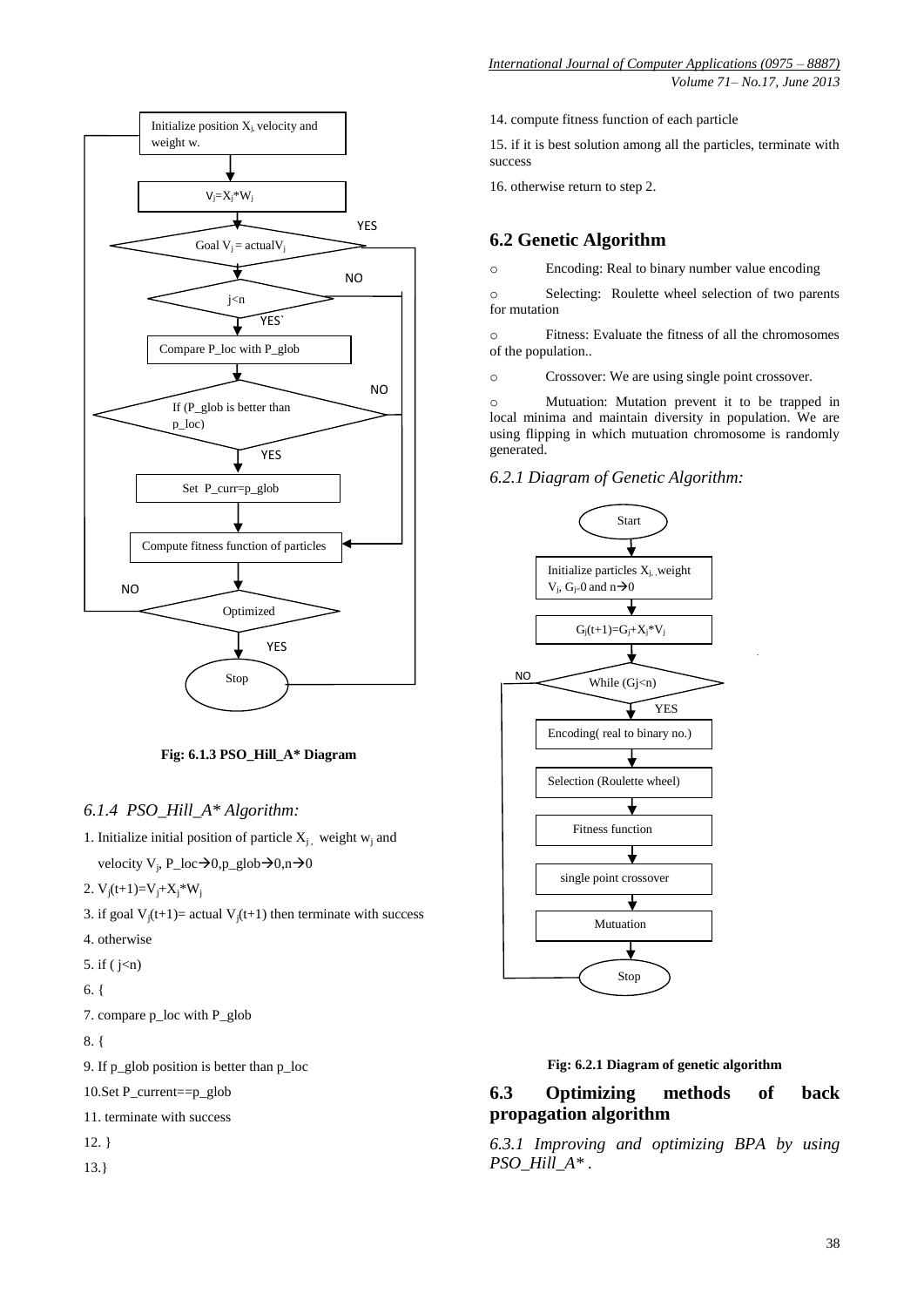#### *6.3.2 Improving and optimizing BPA by using GA*

Diagram step description of Optimizing BPA by using PSO\_Hill\_A\* and GA :

1. Less error propagated in 1, 2, 3 and 4 step from I/P layer to PSO\_Hill\_A\*/GA\_block, PSO\_Hill\_A\*/GA\_block to hidden layer, hidden layer to PSO\_Hill\_A\*/GA block and PSO\_Hill\_A\*/GA\_block to o/p layer .

2. Error minimized in 5, 6, 7 and 8 step from O/P layer to PSO\_Hill\_A\*/GA block, PSO\_Hill\_A\*/GA block to hidden layer, Hidden layer to PSO\_Hill\_A\*/GA block and PSO\_Hill\_A\*/GA block to I/p layer.

#### *6.3.1.1 Diagram Of Optimizing BPA by using PSO\_Hill\_A\*:*

In this flow chart we are using PSO\_Hill\_A\* algorithm before and after hidden layer to minimize the error that are pass through from input to hidden layer and hidden to output layer and less error is propagated from output to hidden layer and hidden to input layer. Hence, this architecture optimize and improve BPA.



#### **Fig: 6.3.1.1 Diagram of optimizing BPA by using PSO\_Hill\_A\***

*6.3.1.2 Notation's of Architecture's:*

1. Subscript 1,2,3: denotes the notations of neuron 1, 2 and 3

2. O/p: Output , I/P: input

3.  $X_1, X_2, X_3$ : Input particles

4. W<sub>1p</sub>, W<sub>2p</sub>, W<sub>3p</sub>: weight from I/P layer neuron 1 to PSO block

5.  $P_1, P_2, P_3$ : O/p of PSO\_Hill\_A\* ( before hidden layer  $\lambda$ 

6.  $V_{1p}V_{2p}V_{3p}$ : weight from hidden layer neuron 1 to PSO block( after hidden layer )

7.  $S_1, S_2, S_3$ : O/p of PSO\_Hill\_A\* (after hidden layer)

8.  $O_1, O_2, O_3$ : O/P of output Layer.

### *6.3.1.2 Architecture of Optimizing BPA by using PSO\_Hill\_A\* :*

In this we are using 3 neurons at input, hidden, output layer, input particles and weights. Here front forwarded arrows are used to show the inputs and weights from input to PSO\_Hill\_A\* block PSO\_Hill\_A\* block to hidden layer and hidden to PSO\_Hill\_A\* block and PSO\_Hill\_A\* block to output layer. We are using arcs to show the error's propagated back warded from output to PSO\_Hill\_A\* block and<br>PSO\_Hill\_A\* block to hidden layer and hidden to block to hidden layer and hidden to PSO\_Hill\_A\* block and PSO\_Hill\_A\* block to input layer.



**Fig: 6.3.1.1 Architecture of optimizing BPA by using PSO\_Hill\_A\***

### **6.3.2 Improving and optimizing BPA by using GA:**

In this flow chart we are using GA before and after hidden layer to minimize the error that are pass through from input to hidden layer and hidden to output layer and less error is propagated from output to hidden layer and hidden to input layer. Hence, this architecture optimize and improve BPA.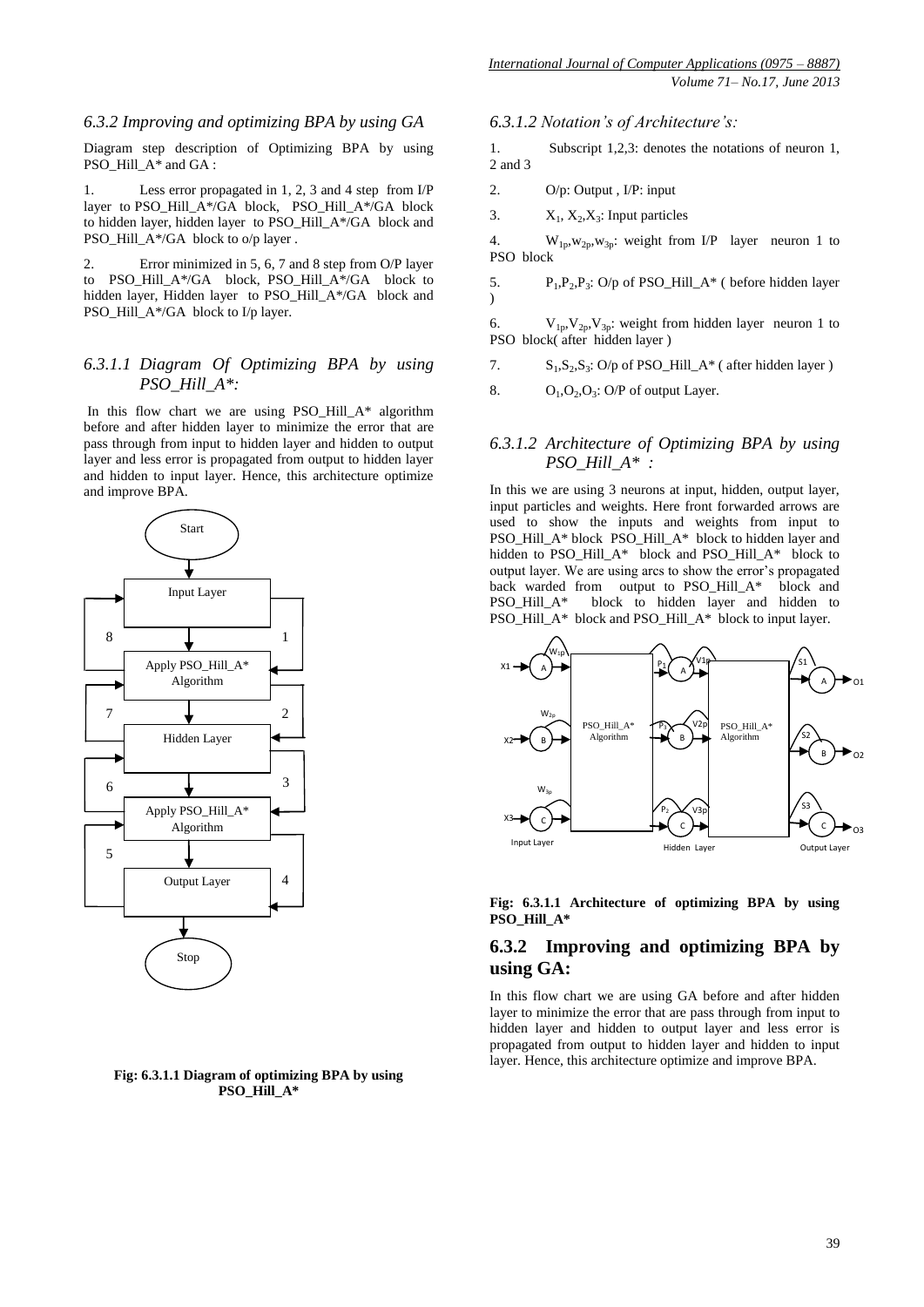

*International Journal of Computer Applications (0975 – 8887) Volume 71– No.17, June 2013*

*6.3.2.1 Architecture of Optimizing BPA by using GA :* In this we are using 3 neurons at input, hidden, output layer, input particles and weights. Here front forwarded arrows are used to show the inputs and weights from input to GA block GA block to hidden layer and hidden to GA block and GA block to output layer. We are using arcs to show the error's propagated back warded from output to GA block and GA block to hidden layer and hidden to GA block and GA block to input layer.



**Fig: 6.3.2.1 Architecture of Optimizing BPA by using GA**

**Fig: 6.3.2 Improving and optimizing BPA by using GA**